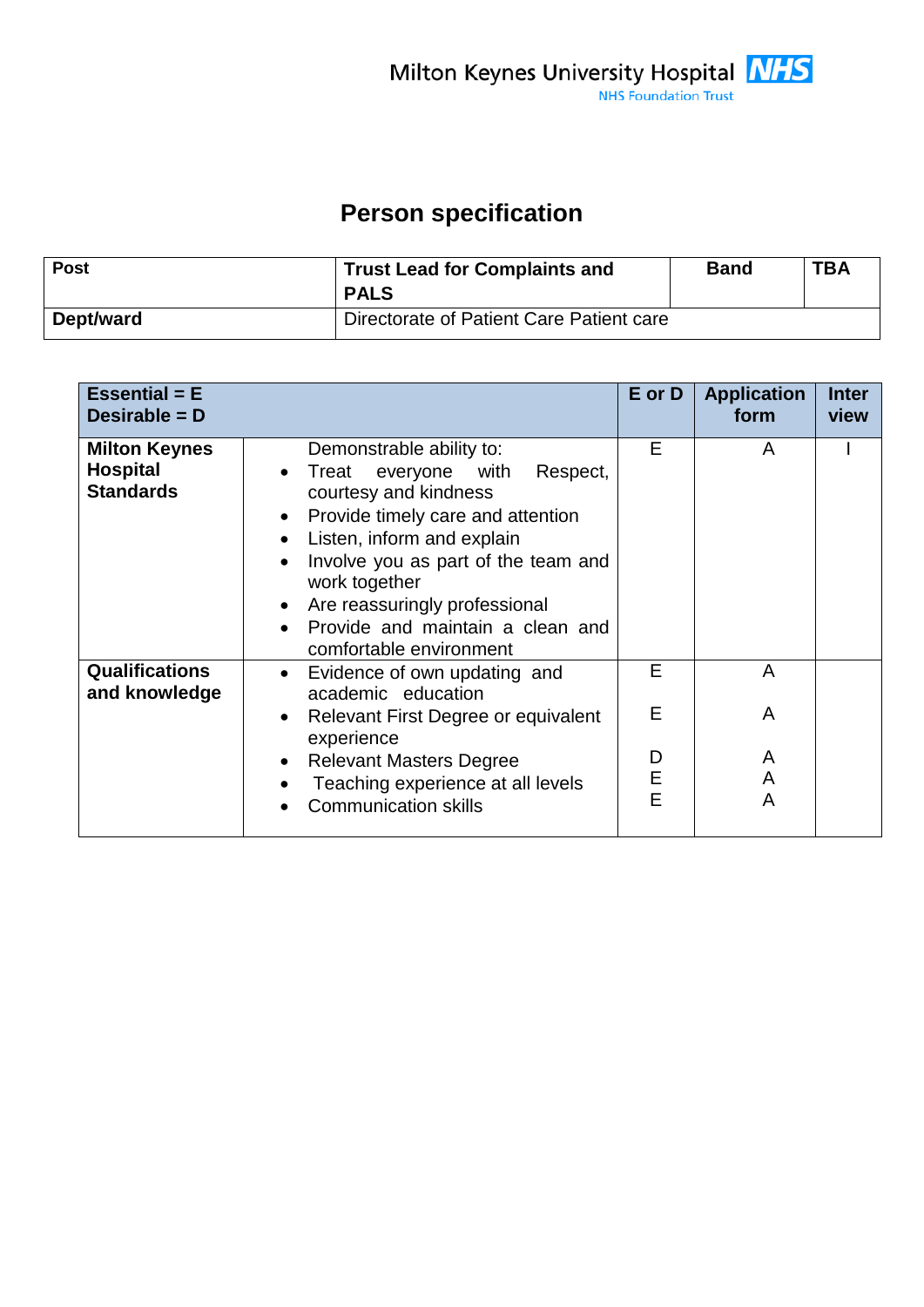| <b>Essential = E</b><br>Desirable = D |                                                                                                                                                                                                                                                                                     | E or D      | <b>Application</b><br>form | <b>Inter</b><br>view |
|---------------------------------------|-------------------------------------------------------------------------------------------------------------------------------------------------------------------------------------------------------------------------------------------------------------------------------------|-------------|----------------------------|----------------------|
| <b>Experience</b>                     | Managing a team, minimum of 4<br>years<br>Minimum of 2 years success in a                                                                                                                                                                                                           | Е<br>Е      | A<br>A                     |                      |
|                                       | complaints management role<br>Minimum of 5 years' experience of<br>working in the field of NHS                                                                                                                                                                                      | Е           | A                          |                      |
|                                       | complaints and/or PALS<br>Good understanding of operational<br>issues in a NHS environment<br><b>Experiencing of facilitating</b>                                                                                                                                                   | E           | A                          |                      |
|                                       | significant cultural change including<br>the ability to motivate staff and<br>change behaviours/attitudes<br>Detailed working knowledge of NHS<br>practices and procedures and<br>experience of implementing new<br>policies across a service<br>Experience of implementing service | E           | A                          |                      |
|                                       |                                                                                                                                                                                                                                                                                     | E           | A                          |                      |
|                                       | changes following outcomes of<br>complaints<br>Experience dealing with complex                                                                                                                                                                                                      | E           | A                          |                      |
|                                       | and or sensitive information and<br>unpredictable situations, including<br>breaking bad news                                                                                                                                                                                        | E           | A                          |                      |
|                                       | Good documentation/written skills<br>٠<br><b>Excellent communication skills</b><br>Audit awareness                                                                                                                                                                                  | Е<br>E<br>E | A                          |                      |
|                                       | Ability to critically analyse data<br>Project management experience                                                                                                                                                                                                                 | E<br>E      | A                          |                      |
|                                       |                                                                                                                                                                                                                                                                                     |             |                            |                      |
|                                       |                                                                                                                                                                                                                                                                                     |             |                            |                      |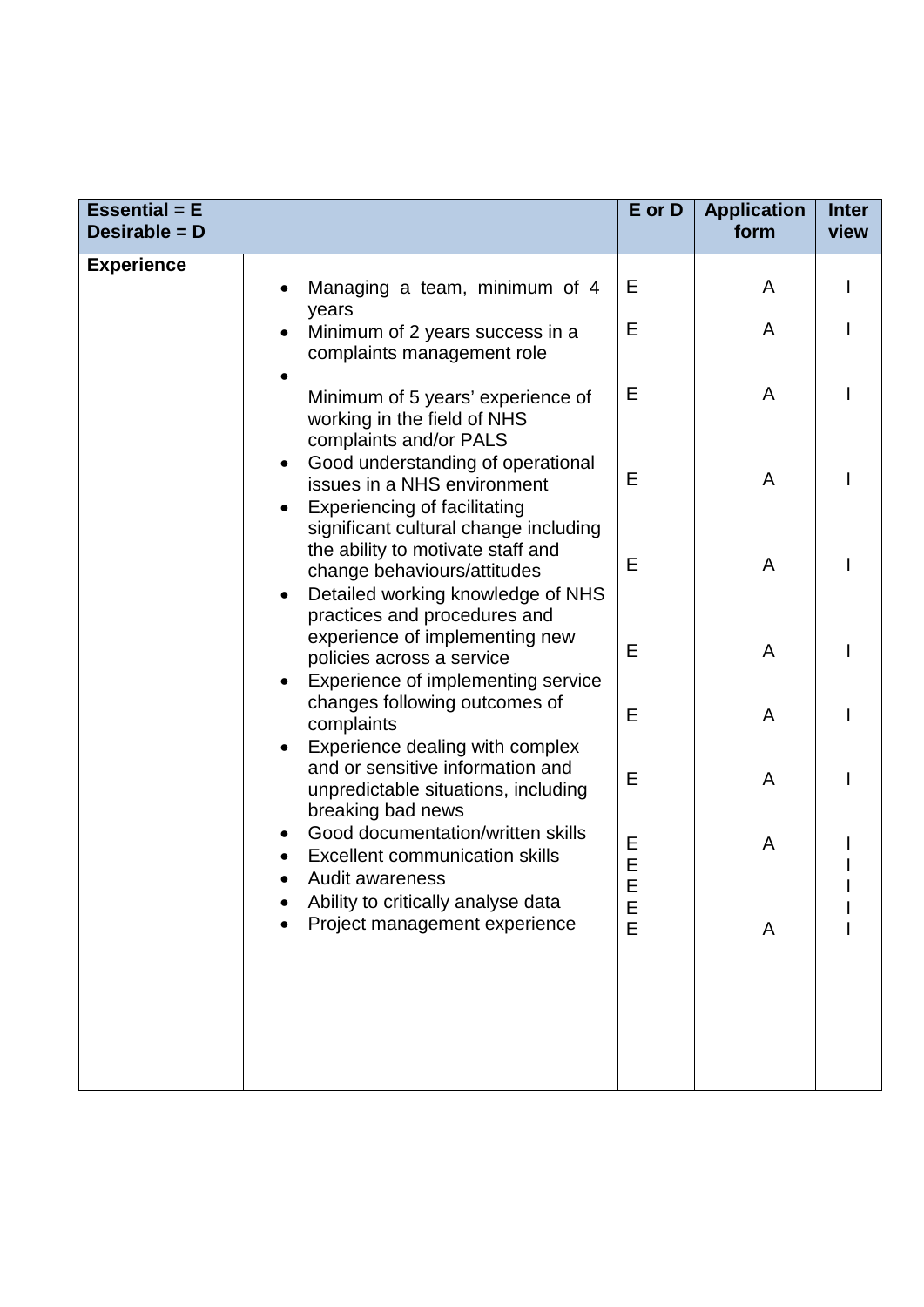| <b>Essential = E</b><br>Desirable = D        |                                                                                                                                                                     | E or D      | <b>Application</b><br>form | <b>Inter</b><br>view |
|----------------------------------------------|---------------------------------------------------------------------------------------------------------------------------------------------------------------------|-------------|----------------------------|----------------------|
| <b>Skills</b>                                | Standard setting experience.<br>$\bullet$<br>Desire to develop academic                                                                                             | Е           | A                          |                      |
|                                              | knowledge.<br>Evidence of leadership qualities.<br>$\bullet$                                                                                                        | Е<br>E      | A<br>A                     |                      |
|                                              | Confidence in making presentations<br>and public speaking                                                                                                           | E           | A                          |                      |
|                                              | Able to balance competing priorities<br>and meet personal and service<br>targets with a fluctuating and<br>demanding workload                                       | E           | A                          |                      |
|                                              | Ability to facilitate and challenge<br>appropriately and communicate<br>effectively with staff of all disciplines<br>across all levels of the organisation          | E           | A                          |                      |
|                                              | Ability to remain calm whilst<br>managing highly complex and<br>difficult situations                                                                                | Е           | A                          |                      |
|                                              | A strong sense of personal and<br>team accountability                                                                                                               | E           | A                          |                      |
| <b>Personal and</b><br>people<br>development | Maturity /self-awareness<br>$\bullet$<br>Excellent team working skills<br>$\bullet$<br>Sensitivity based on knowledge<br>$\bullet$<br>Enthusiasm /motivation        | Е<br>EEE    | A                          |                      |
|                                              | Recognition of staffs' strengths and<br>weaknesses to enable staff to be<br>developed<br>To be able to lead a guide a team<br><b>Excellent interpersonal skills</b> | E<br>E<br>E | A<br>A                     |                      |
|                                              | Ability to work in partnership with<br>staff from all disciplines and levels                                                                                        | E           | A                          |                      |